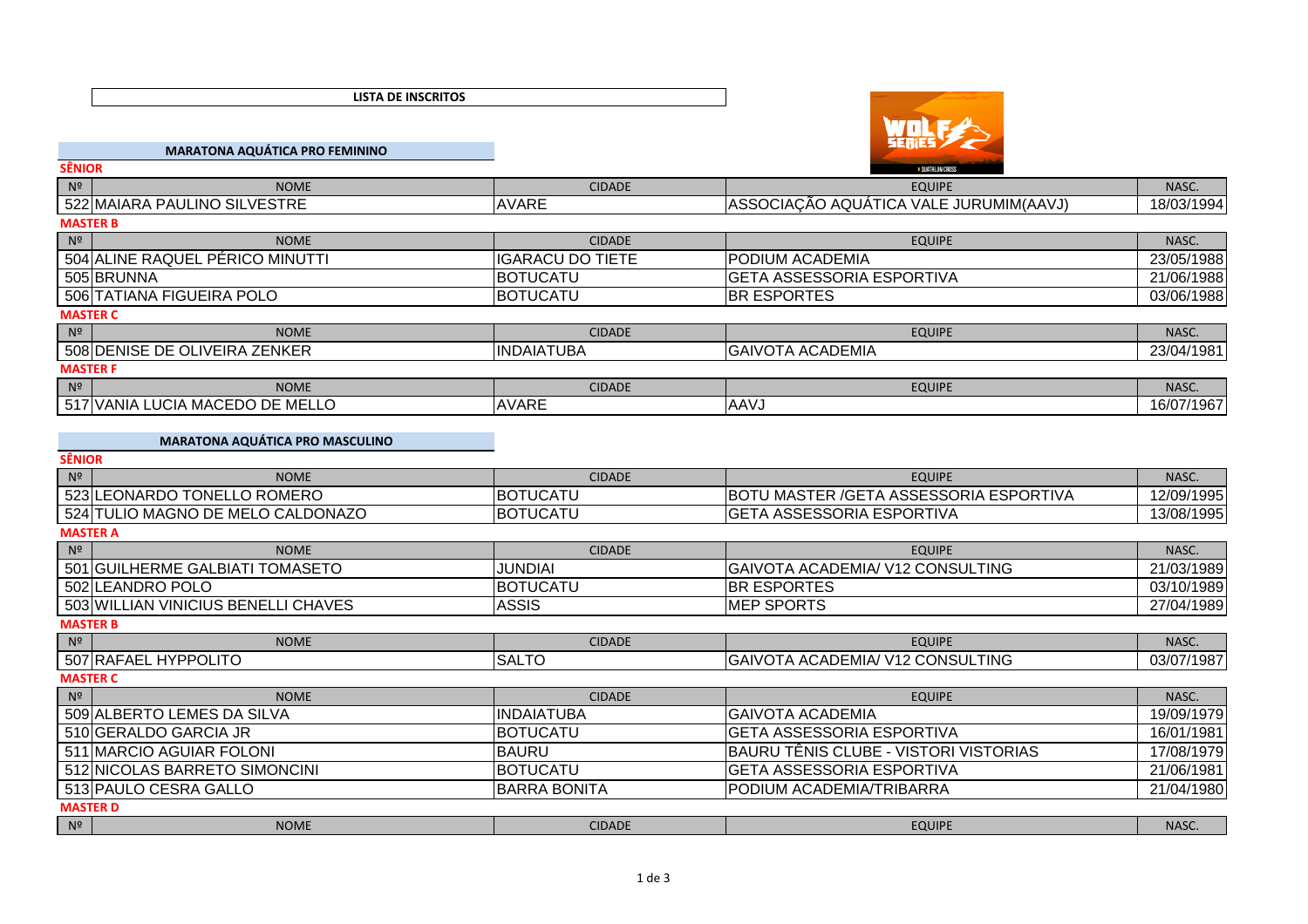| 514 ALEXANDRE DOS S. ARAUJO      | <b>JAGUARIUNA</b>         | <b>JAGUARTEAM</b>                | 23/09/1976 |  |  |  |
|----------------------------------|---------------------------|----------------------------------|------------|--|--|--|
| 515 APARECIDO JOSE SCUDELETI     | <b>BARRA BONITA</b>       | <b>PODIUM ACADEMIA</b>           | 25/09/1976 |  |  |  |
| <b>MASTER E</b>                  |                           |                                  |            |  |  |  |
| N <sup>2</sup><br><b>NOME</b>    | <b>CIDADE</b>             | <b>EQUIPE</b>                    | NASC.      |  |  |  |
| 516 DANILO FURQUIM SIQUEIRA      | <b>IBAURU</b>             | AQUAMONDO BAURU                  | 15/06/1973 |  |  |  |
| <b>MASTER F</b>                  |                           |                                  |            |  |  |  |
| N <sup>2</sup><br><b>NOME</b>    | <b>CIDADE</b>             | <b>EQUIPE</b>                    | NASC.      |  |  |  |
| 518 OSWALDO VERRENGIA JUNIOR     | AGUAS DE SAO PEDRO        | AQUÁTICA ÁGUAS DE SÃO PEDRO      | 30/07/1966 |  |  |  |
| 519 PAULO DO NASCIMENTO JUNIOR   | <b>BOTUCATU</b>           | <b>GETA ASSESSORIA ESPORTIVA</b> | 15/02/1965 |  |  |  |
| <b>MASTER H</b>                  |                           |                                  |            |  |  |  |
| N <sup>2</sup><br><b>NOME</b>    | <b>CIDADE</b>             | <b>EQUIPE</b>                    | NASC.      |  |  |  |
| 520 LUIZ CARVALHO DE VASCONCELOS | <b>AGUAS DE SAO PEDRO</b> | AQUÁTICA ÁGUAS DE SÃO PEDRO      | 26/05/1958 |  |  |  |
| 521 MARIO CESAR SOUZA AZEVEDO    | AGUAS DE SAO PEDRO        | AQUÁTICA ÁGUAS DE SÃO PEDRO      | 09/07/1954 |  |  |  |

## **MARATONA AQUÁTICA SPORT FEMININO**

| <b>SÊNIOR</b>                    |                     |                                |            |  |
|----------------------------------|---------------------|--------------------------------|------------|--|
| N <sup>2</sup><br><b>NOME</b>    | <b>CIDADE</b>       | <b>EQUIPE</b>                  | NASC.      |  |
| 536 SAMARA DE OLIVEIRA GONÇALVES | <b>PIEDADE</b>      | PEIXEPRO - ACESSÓRIA ESPORTIVA | 26/06/1994 |  |
| <b>JUNIOR 2</b>                  |                     |                                |            |  |
| N <sup>2</sup><br><b>NOME</b>    | <b>CIDADE</b>       | <b>EQUIPE</b>                  | NASC.      |  |
| 525 IRIS DECHECHI BATISTA        | <b>BARRA BONITA</b> | PODIUM ACADEMIA/TRIBARRA       | 07/03/2000 |  |
| <b>MASTER A</b>                  |                     |                                |            |  |
| N <sup>2</sup><br><b>NOME</b>    | <b>CIDADE</b>       | <b>EQUIPE</b>                  | NASC.      |  |
| 528 MARINA FERNANDA SILVA        | <b>INDAIATUBA</b>   | <b>GAIVOTA ACADEMIA</b>        | 19/07/1989 |  |
| 529 NATHALYA BATISTA             | <b>NOVA ODESSA</b>  | TRIACTIOM TEAM                 | 07/05/1992 |  |
| <b>MASTER B</b>                  |                     |                                |            |  |
| N <sup>2</sup><br><b>NOME</b>    | <b>CIDADE</b>       | <b>EQUIPE</b>                  | NASC.      |  |
| 530 DEBORA ALVES DE SOUSA        | <b>INDAIATUBA</b>   | GAIVOTA ACADÊMIA               | 05/06/1987 |  |

| <b>MARATONA AQUÁTICA SPORT MASCULINO</b> |                       |                          |            |
|------------------------------------------|-----------------------|--------------------------|------------|
| <b>SÊNIOR</b>                            |                       |                          |            |
| N <sup>2</sup><br><b>NOME</b>            | <b>CIDADE</b>         | <b>EQUIPE</b>            | NASC.      |
| 537 GABRIEL ROMAO MOTA                   | <b>INDAIATUBA</b>     | <b>ACADEMIA GAIVOTA</b>  | 20/04/1994 |
| <b>JUNIOR 2</b>                          |                       |                          |            |
| N <sup>2</sup><br><b>NOME</b>            | <b>CIDADE</b>         | <b>EQUIPE</b>            | NASC.      |
| 526 GABRIEL STEVANATO DIAS               | <b>BARRA BONITA</b>   | PODIUM ACADEMIA/TRIBARRA | 22/06/1999 |
| 527 PEDRO HENRIQUE NOGUEIRA LIMA SILVA   | <b>IINDAIATUBA</b>    | GAIVOTA NATAÇÃO          | 14/05/1999 |
| <b>MASTER B</b>                          |                       |                          |            |
| N <sup>2</sup><br><b>NOME</b>            | <b>CIDADE</b>         | <b>EQUIPE</b>            | NASC.      |
| 531 GUSTAVO MORAES                       | SANTA BARBARA D OESTE | <b>PAGUE MENOS</b>       | 04/05/1988 |
| <b>MASTER C</b>                          |                       |                          |            |